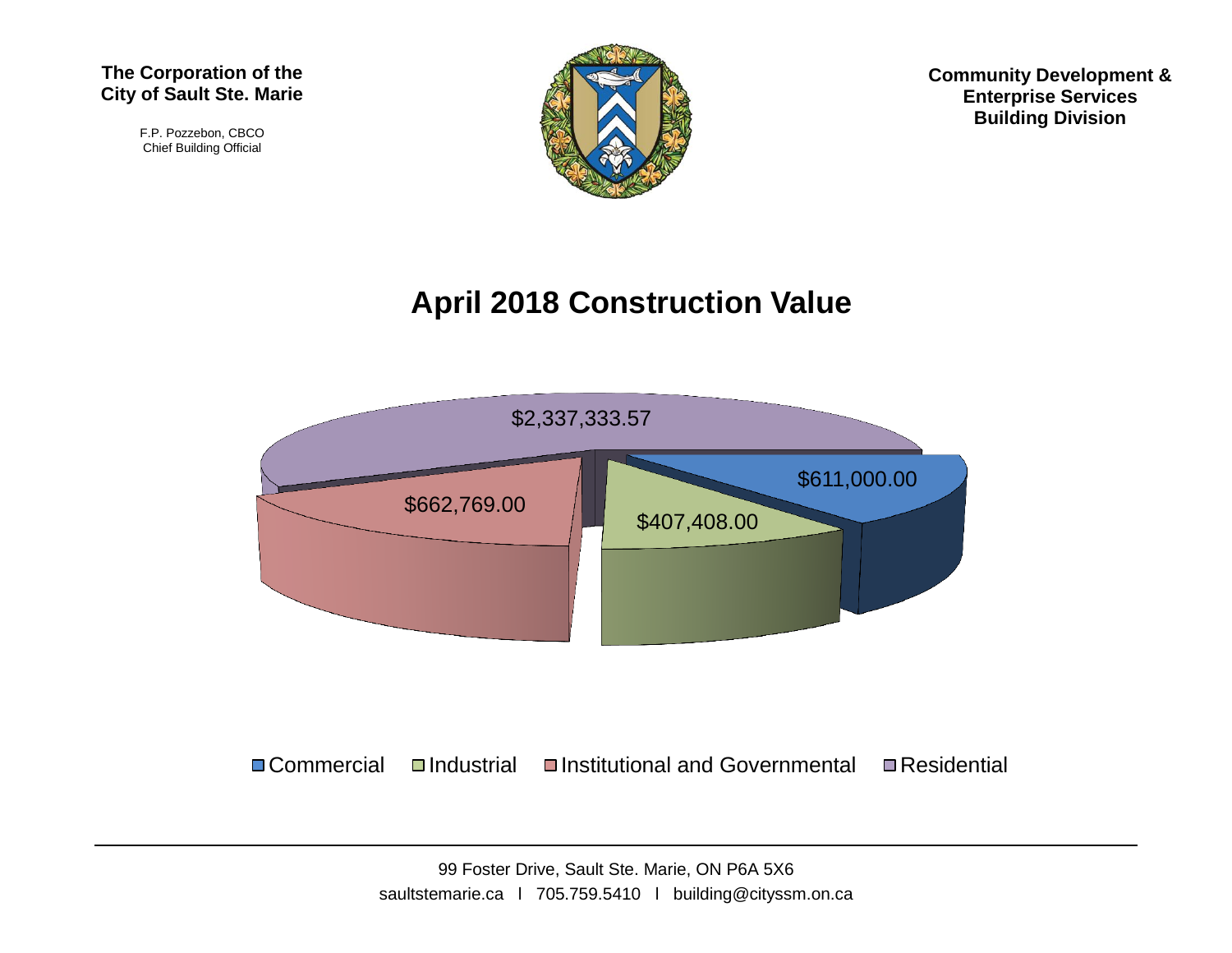

**Community Development and Enterprise Services Building Division**

**Tel: (705) 759-5410Fax: (705) 541-7165**

## **BUILDING PERMITS SUMMARY 2018/04/01 to 2018/04/30**

|                                                          |                                                              | <b>New Construction</b> |                      |                                  | <b>Alterations and Additions</b> |                      | <b>Total</b>                     |                          |                      |
|----------------------------------------------------------|--------------------------------------------------------------|-------------------------|----------------------|----------------------------------|----------------------------------|----------------------|----------------------------------|--------------------------|----------------------|
| <b>Building Type</b>                                     | <b>Num</b><br>Num of<br>of<br><b>Permits</b><br><b>Units</b> |                         | <b>Value of Work</b> | <b>Num</b><br>of<br><b>Units</b> | Num of<br><b>Permits</b>         | <b>Value of Work</b> | <b>Num</b><br>of<br><b>Units</b> | Num of<br><b>Permits</b> | <b>Value of Work</b> |
| <b>Commercial</b>                                        |                                                              |                         |                      |                                  |                                  |                      |                                  |                          |                      |
| Office building                                          | 0                                                            | 0                       | \$0.00               | 0                                | $\overline{2}$                   | \$42,000.00          | $\mathbf 0$                      | $\overline{2}$           | \$42,000.00          |
| Restaurant                                               | 0                                                            | 0                       | \$0.00               | 0                                | $\overline{2}$                   | \$481,500.00         | $\mathbf 0$                      | $\overline{2}$           | \$481,500.00         |
| Retail and wholesale<br>outlets                          | 0                                                            | 0                       | \$0.00               | 0                                | $\mathbf{3}$                     | \$82,500.00          | $\mathbf 0$                      | 3                        | \$82,500.00          |
| Retail complex                                           | 0                                                            | 0                       | \$0.00               | 0                                | 1                                | \$5,000.00           | $\mathbf 0$                      | 1                        | \$5,000.00           |
| Total:                                                   | $\mathbf 0$                                                  | $\mathbf 0$             | \$0.00               | $\mathbf 0$                      | 8                                | \$611,000.00         | $\mathbf 0$                      | 8                        | \$611,000.00         |
| <b>Industrial</b>                                        |                                                              |                         |                      |                                  |                                  |                      |                                  |                          |                      |
| Storage building                                         | 0                                                            | 0                       | \$0.00               | 0                                | 1                                | \$407,408.00         | $\mathbf 0$                      | 1                        | \$407,408.00         |
| Total:                                                   | $\mathbf 0$                                                  | $\mathbf 0$             | \$0.00               | 0                                | 1                                | \$407,408.00         | $\pmb{0}$                        | $\mathbf{1}$             | \$407,408.00         |
| <b>Institutional and Governmental</b>                    |                                                              |                         |                      |                                  |                                  |                      |                                  |                          |                      |
| Day care, nursing<br>home, rest home,<br>home for the bl | 0                                                            | 0                       | \$0.00               | 0                                | 3                                | \$359,769.00         | $\mathbf 0$                      | 3                        | \$359,769.00         |
| Other government<br>building                             | $\mathbf 0$                                                  | 0                       | \$0.00               | 0                                | 1                                | \$303,000.00         | $\mathbf 0$                      | $\mathbf{1}$             | \$303,000.00         |
| <b>Total:</b>                                            | $\mathbf 0$                                                  | 0                       | \$0.00               | 0                                | 4                                | \$662,769.00         | $\mathbf 0$                      | 4                        | \$662,769.00         |
| <b>Residential</b>                                       |                                                              |                         |                      |                                  |                                  |                      |                                  |                          |                      |
| Apartment                                                | 0                                                            | 0                       | \$0.00               | 0                                | $\overline{c}$                   | \$41,000.00          | $\pmb{0}$                        | $\overline{c}$           | \$41,000.00          |
| Apartment -<br>Condominium                               | $\mathbf 0$                                                  | 0                       | \$0.00               | 0                                | $\overline{2}$                   | \$18,600.00          | $\mathbf 0$                      | $\overline{2}$           | \$18,600.00          |
| Single House                                             | 4                                                            | 4                       | \$1,300,000.00       | 0                                | 98                               | \$977,733.57         | 4                                | 102                      | \$2,277,733.57       |
| Total:                                                   | 4                                                            | 4                       | \$1,300,000.00       | 0                                | 102                              | \$1,037,333.57       | 4                                | 106                      | \$2,337,333.57       |
| <b>Grand Total:</b>                                      | 4                                                            | 4                       | \$1,300,000.00       | 0                                | 115                              | \$2,718,510.57       | 4                                | 119                      | \$4,018,510.57       |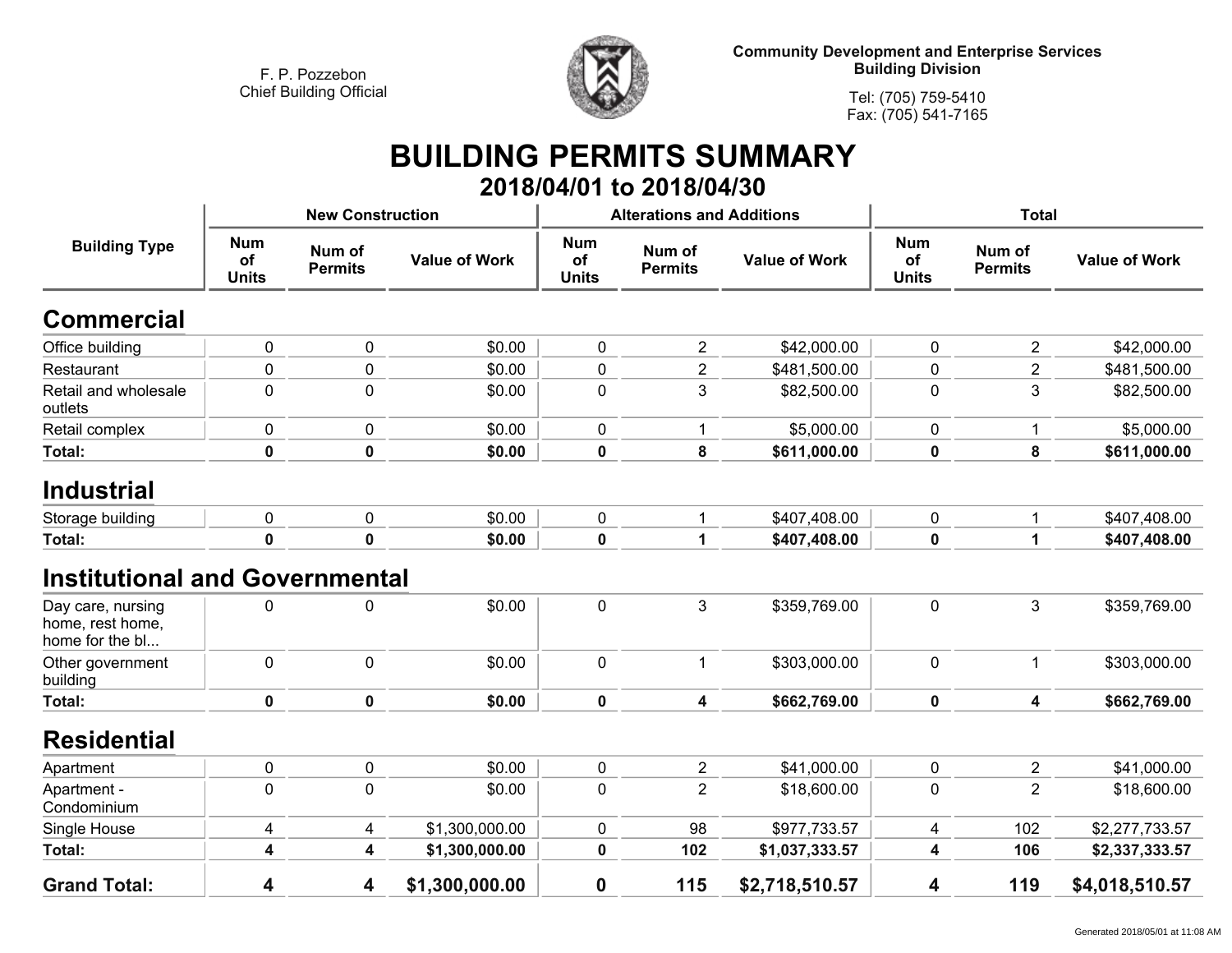

**Community Development and Enterprise Services Building Division**

**Tel: (705) 759-5410Fax: (705) 541-7165**

## **DEMOLITION PERMITS SUMMARY 2018/04/01 to 2018/04/30**

| <b>Building</b><br>Type | <b>New Construction</b> |                          |                         |                        | <b>Alterations and Additions</b> |                      | <b>Total</b>           |                          |                      |
|-------------------------|-------------------------|--------------------------|-------------------------|------------------------|----------------------------------|----------------------|------------------------|--------------------------|----------------------|
|                         | Num of<br><b>Units</b>  | Num of<br><b>Permits</b> | Value of<br><b>Work</b> | Num of<br><b>Units</b> | Num of<br><b>Permits</b>         | <b>Value of Work</b> | Num of<br><b>Units</b> | Num of<br><b>Permits</b> | <b>Value of Work</b> |
| <b>Commercial</b>       |                         |                          |                         |                        |                                  |                      |                        |                          |                      |
| Restaurant              | $\mathbf{0}$            | 0                        | \$0.00                  | $\mathbf{0}$           |                                  | \$10,000.00          | 0                      |                          | \$10,000.00          |
| Total:                  | 0                       | 0                        | \$0.00                  |                        |                                  | \$10,000.00          | 0                      |                          | \$10,000.00          |
| <b>Residential</b>      |                         |                          |                         |                        |                                  |                      |                        |                          |                      |
| Apartment               | $\Omega$                | 0                        | \$0.00                  | $\Omega$               |                                  | \$10,000.00          | 0                      |                          | \$10,000.00          |
| Single House            | 0                       | 0                        | \$0.00                  | 0                      | 3                                | \$5,800.00           | 0                      | 3                        | \$5,800.00           |
| Total:                  | 0                       | 0                        | \$0.00                  | 0                      | 4                                | \$15,800.00          | 0                      | 4                        | \$15,800.00          |
| <b>Grand Total:</b>     | 0                       | 0                        | \$0.00                  | $\mathbf 0$            | 5                                | \$25,800.00          | 0                      | 5                        | \$25,800.00          |